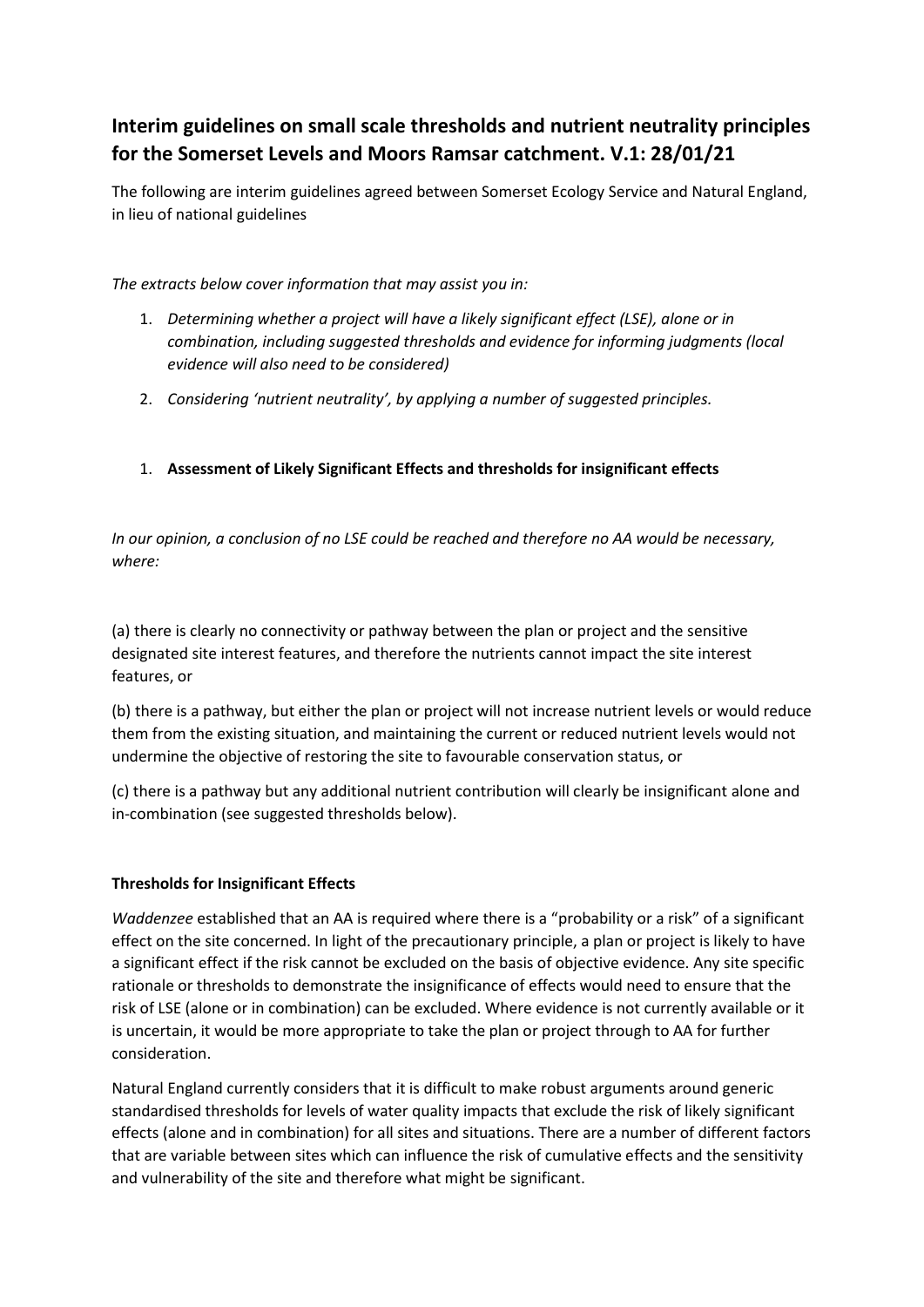## Thresholds for insignificant levels of phosphorus discharges to ground

Natural England considers that there is an exception to this position on generic thresholds in relation to discharges of phosphorus to ground.

#### Summary of evidence

Septic tank systems or package treatment plants that discharge to ground via a drainage field should pose little threat to the environment, because much of the P discharged is removed from the effluent as it percolates through the soil in the drainage field. The risk of water pollution by these types of discharges to ground depends on a range of factors that affect their success or failure and can be summarised by three key factors:

- 1. improper location
- 2. poor design
- 3. incorrect management

Phosphorus is removed from the effluent within the drainage field through adsorption to soil particles within the aerated soil zone. How much phosphorus is removed within the aerated soil zone will depend on the soil type and the soil phosphorus characteristics. For the drainage field to work effectively the drainage field needs to have acceptable year round percolation rates which will be influenced by the soil type, as if they drain too quickly or to slowly effective phosphorus removal will not take place. In addition if infiltration rates are lower than the loading rate of the effluent into the drainage field then hydraulic failure can occur which results in the effluent being discharged over the soil surface. Therefore correct design of the system is important. The building regulations set out design and construction standards for septic tanks, package treatment plants and drainage fields. In relation to drainage fields they include the need for a percolation test, a method for how this should be undertaken and the minimum and maximum percolation values (Vp) which ensure that the drainage field effectively removes pollutants. This is then used to calculate the size of the drainage field required for the size of the household it will be serving.

As the evidence has shown that it is the aerated soil zone of the drainage field which provides the function in terms of removing the phosphorus from the effluent before it enters a receiving waterbody (surface or groundwater), any enhanced connectivity to a waterbody, which short circuits this process, is probably one of the main factors that causes pollution of SSSIs by these systems. Therefore it will be important that the drainage field is sited far enough away from any watercourse, ditch, drain etc as well as that it is not in a location where the groundwater is high enough that comes into connection with this aerated zone. In addition seasonal flooding can wash out the contents of the tanks. Slope also affects the way the drainage field functions, with steeper slopes having a higher risk of run off.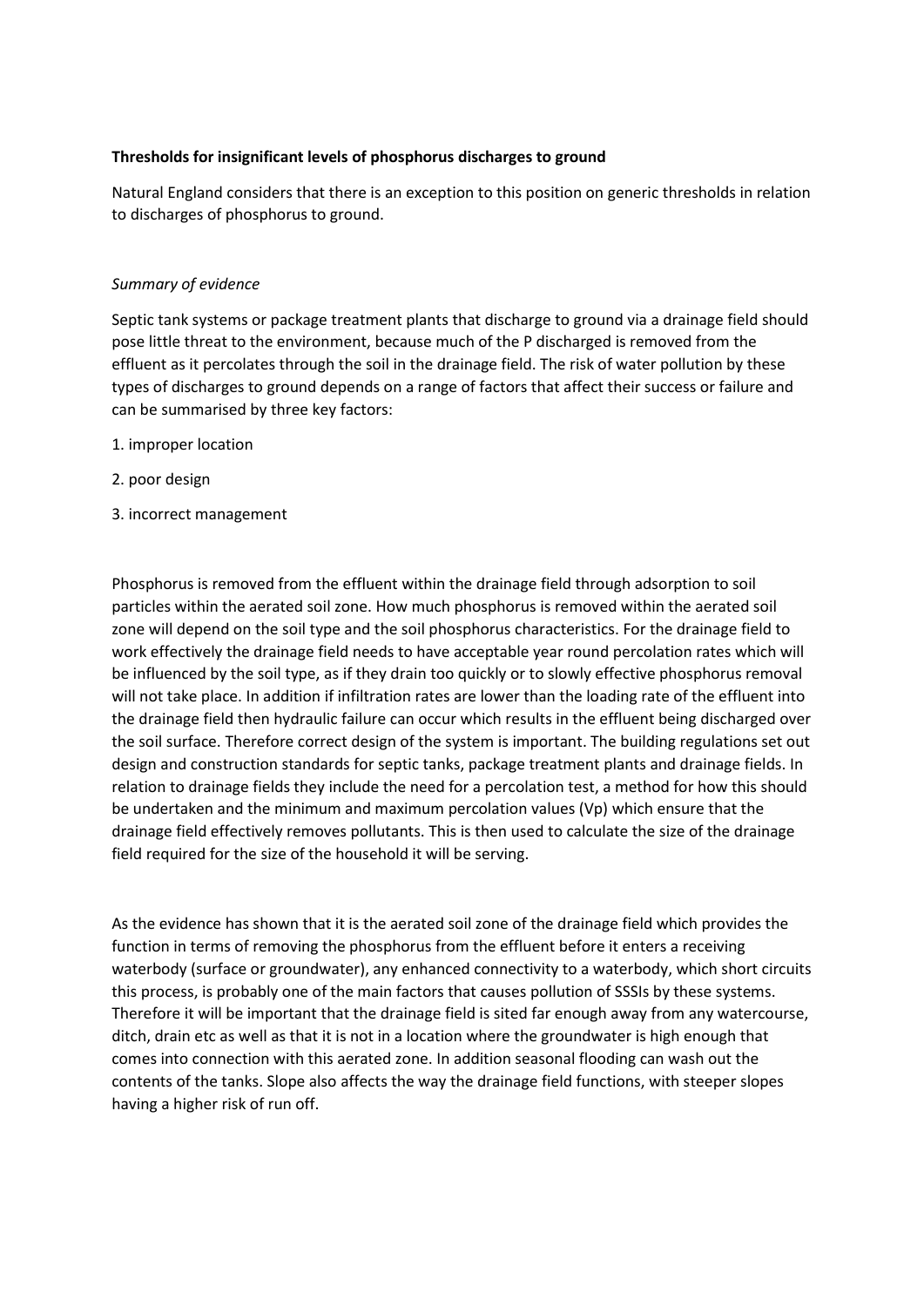There is also some evidence that density (i.e. number) of these types of systems in an area also has a bearing on the risk of pollution. In general, lower densities of tanks tend to cause less contamination of downstream waterbodies than higher densities of tanks.

## Proposed thresholds

Small discharges to ground i.e. less than 5m3/day that are within the surface or groundwater catchment of a designated site will present a low risk that the phosphorus will have a significant effect on the designated site where certain conditions are met:

a) The drainage field is more than 50m from the designated site boundary (or sensitive interest feature) and;

b) The drainage field is more than 40m from any surface water feature e.g. ditch, drain, watercourse and;

c) The drainage field in an area with a slope no greater than 15%, and;

d) The drainage field is in an area where the high water table groundwater depth is at least 2m below the surface at all times and;

e) The drainage field will not be subject to significant flooding, e.g. it is not in flood zone 2 or 3 and;

f) There are no other known factors which would expedite the transport of phosphorus for example fissured geology, known sewer flooding, conditions in the soil/geology that would cause remobilisation phosphorus, presence of mineshafts, etc and;

g) To ensure that there is no significant in combination effect, the septic tank should be at least 200m from any other septic tank. The density of septic tanks should also not be greater than 1 for every 4ha (or 25 per km2).

A GIS layer for the whole of England showing small sewage discharge risk zones can inform consideration of conditions b, c and d and is available on request from Natural England's GI data team datanaturalenglandgidatamanagers@naturalengland.org.uk . Where this layer indicates that there is a low risk, then the three conditions (b,c & d) above can be considered to be met. Where there is a high or medium risk identified, then one or more of the three conditions (b, c & d) will not be met. This GIS layer can be shared with the EA and Local Authorities with the relevant data licence via our GI team, but not with developers due to the terms in the data licence. If site specific monitoring/modelled data is presented for conditions b, c or d which provides greater certainty than the national dataset used to produce the risk map, then this can override the risk map. It may be time consuming and/or costly to undertake site-specific monitoring that provides sufficient certainty for some of the conditions such as groundwater depth, due to the inherent variability over time and therefore the need for any monitoring to cover a long enough time period (several years) and to a sufficient frequency to determine the highest groundwater depth. It is therefore acceptable to rely on modelled or national dataset where these are the best available data and sufficiently scientifically robust.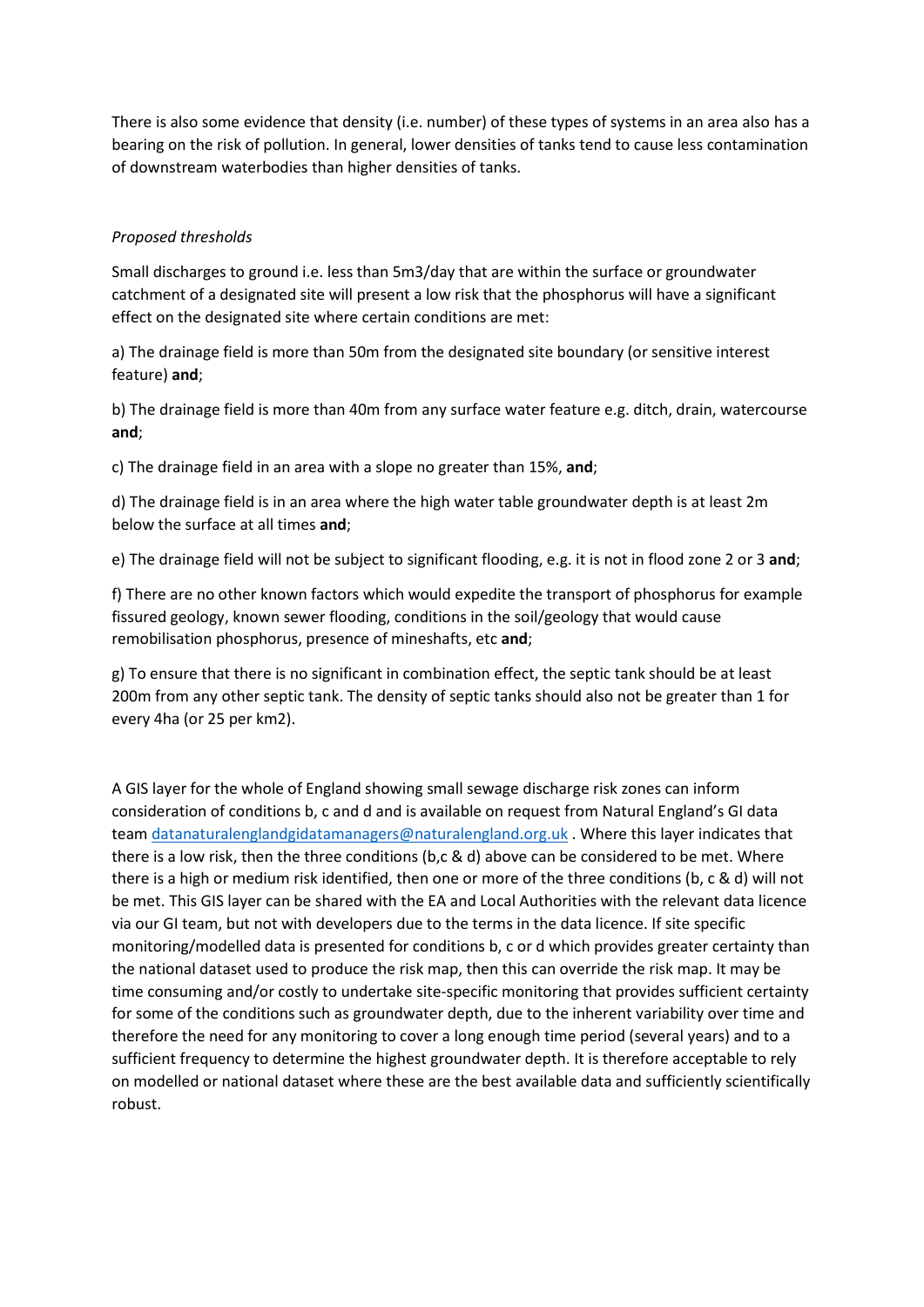To consider the other three conditions (a, e and f) other data sources will need to be considered. Condition a, can be looked at through using the designated site data layer and calculating the distance from the site boundary. Condition e can use the EA flood risk maps (https://flood-map-forplanning.service.gov.uk/). Condition f should make use of any sewer flood data and information on local geology or other local information which it is readily available. It can be assumed that Phosphorus will not be remobilised unless there is existing evidence from investigations or known chemical conditions which suggest otherwise.

If conditions a to g are all met this represents a low risk that phosphate will reach the site, and not zero risk. There will be further processes of dilution and attenuation between the drainage field and the site, which will provide further reduction and the current evidence would suggest that the scale of any inputs from these sources would not be significant.

Where best available evidence indicates that these conditions are met, Natural England can advise that, in its view, a conclusion of no LSE alone and in combination for phosphorus can be reached in these circumstances. Where uncertainty remains so LSE cannot be ruled out or evidence exists that there is a risk of phosphate from small discharges to ground causing a significant effect to a designated site (e.g. from SAGIS modelling or monitoring investigations), then our advice should be that there is a LSE or LSE cannot be ruled out and an AA should be undertaken. Where evidence is presented which provides sufficient certainty that there will be no LSE even though the these condition are not met e.g. better local information, then we can advise no LSE. This will be determined on a case by case basis.

The competent authority, as the decision maker, will need to determine whether it agrees with NEs advice.

For developments which allow for increases in the number of people that will be served by an existing discharge to a drainage field, it will be important to consider whether the existing system has sufficient capacity in its design to accommodate the increase, without increasing the risk of pollution.

The evidence underpinning these thresholds will be periodically reviewed and the thresholds will be amended as necessary to take account of any new evidence.

This approach does not apply to nitrogen as it does not get taken up by the soil like phosphorus.

Further work is necessary to review the evidence and determine if it is possible to establish any other generic insignificance thresholds for other development or discharge types.

# Site-specific thresholds for insignificant effects

It may be possible, particularly taking into account the site/catchment specifics in some cases to provide a site/development specific rationale or develop site specific thresholds for certain types of development. These should be based on evidence and where assumptions are used these should be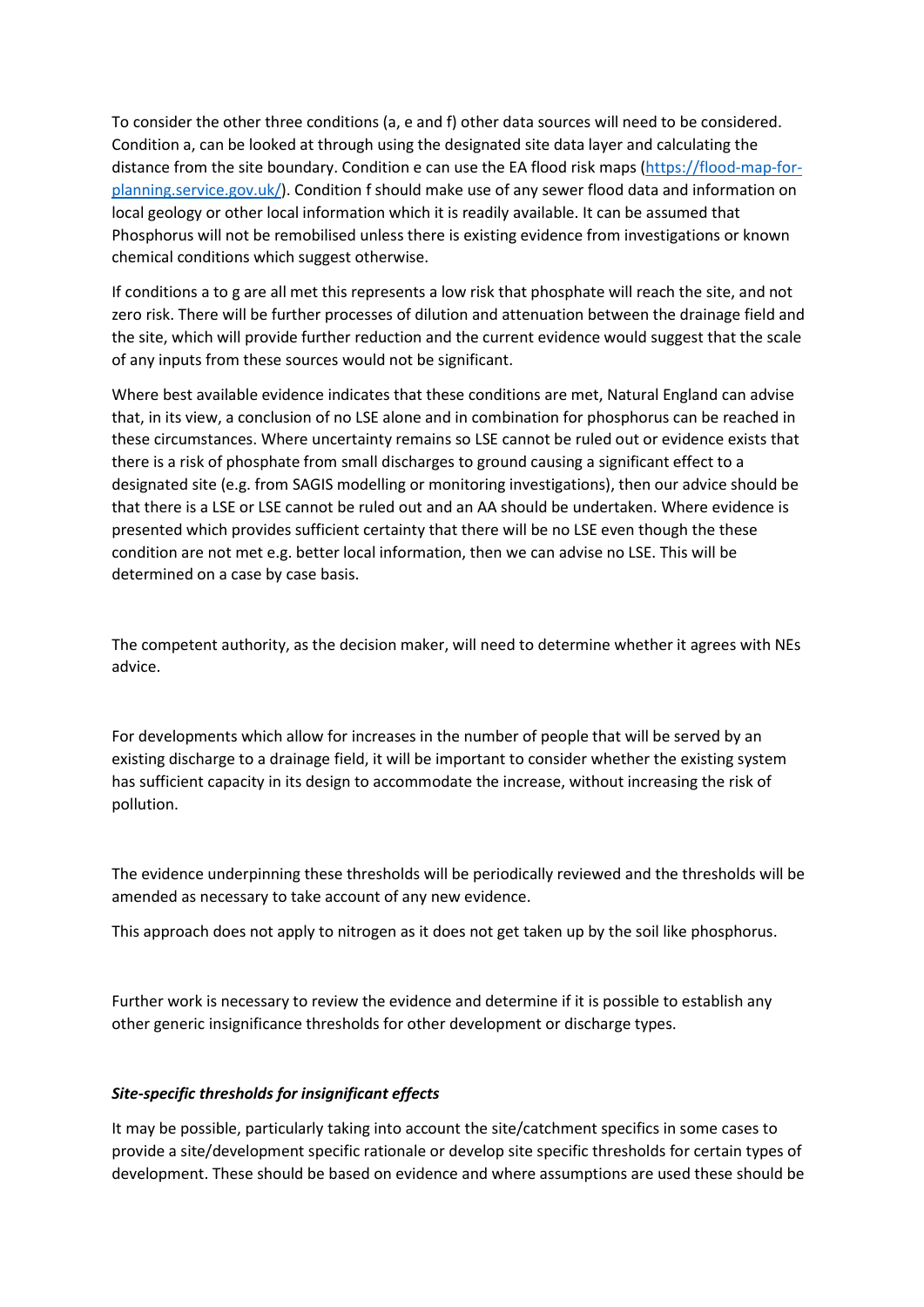well-founded. Any criteria or thresholds would need to take account of both alone and in combination effects.

If a rationale is put forward for ruling out a plan or project based on its insignificant effect, then it should ensure that all of the following factors have been taken into account:

- Sensitivity of the designated site features Different interest features will have varying sensitivities to different water quality pollutants. The sensitivity of a site to a specific pollutant will be reflected by any water quality targets or ecological targets that are affected by water quality that are set for the designated site. These targets can be found in the conservation objective supplementary advice and are based on Common Standards Monitoring guidance (CSMG). Any rationale or thresholds should be based on its potential significance in relation to these targets and not to the current concentration or level within the site.
- Vulnerability of the site Different habitats will have varying vulnerability to the accumulation of pollutants which will affect how significant any pollutant contribution is. Habitats with short residence times such as fast flowing rivers are less likely to accumulate pollutants than habitats that have long residence times, such as lakes. The same pollutant contribution therefore can have a greater impact on a site that has longer residence times, than on a site which has shorter residence times, as there is the potential for greater accumulation of the pollutant over time. Terrestrial wetland sites in particular are extremely vulnerable as they tend to store pollutants and the pollutant is not readily lost unless specific management is undertaken e.g. vegetation cutting and removal.
- Contribution from the plan or project Both the volume and concentration of the discharge/run off will affect the contribution that the plan or project will have. In addition the contribution from the plan or project could be affected by the location of the input in relation to the European site/designated features (within or distance upstream) and therefore any potential for decay or loss before it reaches the European site. Also the dilution may affect the significance of the contribution in relation to concentration changes it may have, however it should be noted that dilution will not reduce the load contribution that the plan or project will have to the European site. The nature of the discharge, whether it is continuous or intermittent and the timing may also affect the potential impact that its contribution might have on the ecological interest features.
- Potential for cumulative effects and risk of proliferation The potential future risk of proliferation of plans and projects will vary from site to site as development pressure is variable in different locations. This means that the potential risk of future cumulative effects (i.e. the number of new plans and projects that are likely to come forward in the future) will also vary. The scale of contribution which might be considered to be insignificant alone and in combination will be influenced by the scale of the potential cumulative effect. For example, a site in a very small catchment which is largely agricultural where there are very few plans or projects will have a lower risk of proliferation, and therefore the contribution that might be considered insignificant may be higher than a site in a large catchment with many plans or projects, which will have a higher risk of proliferation.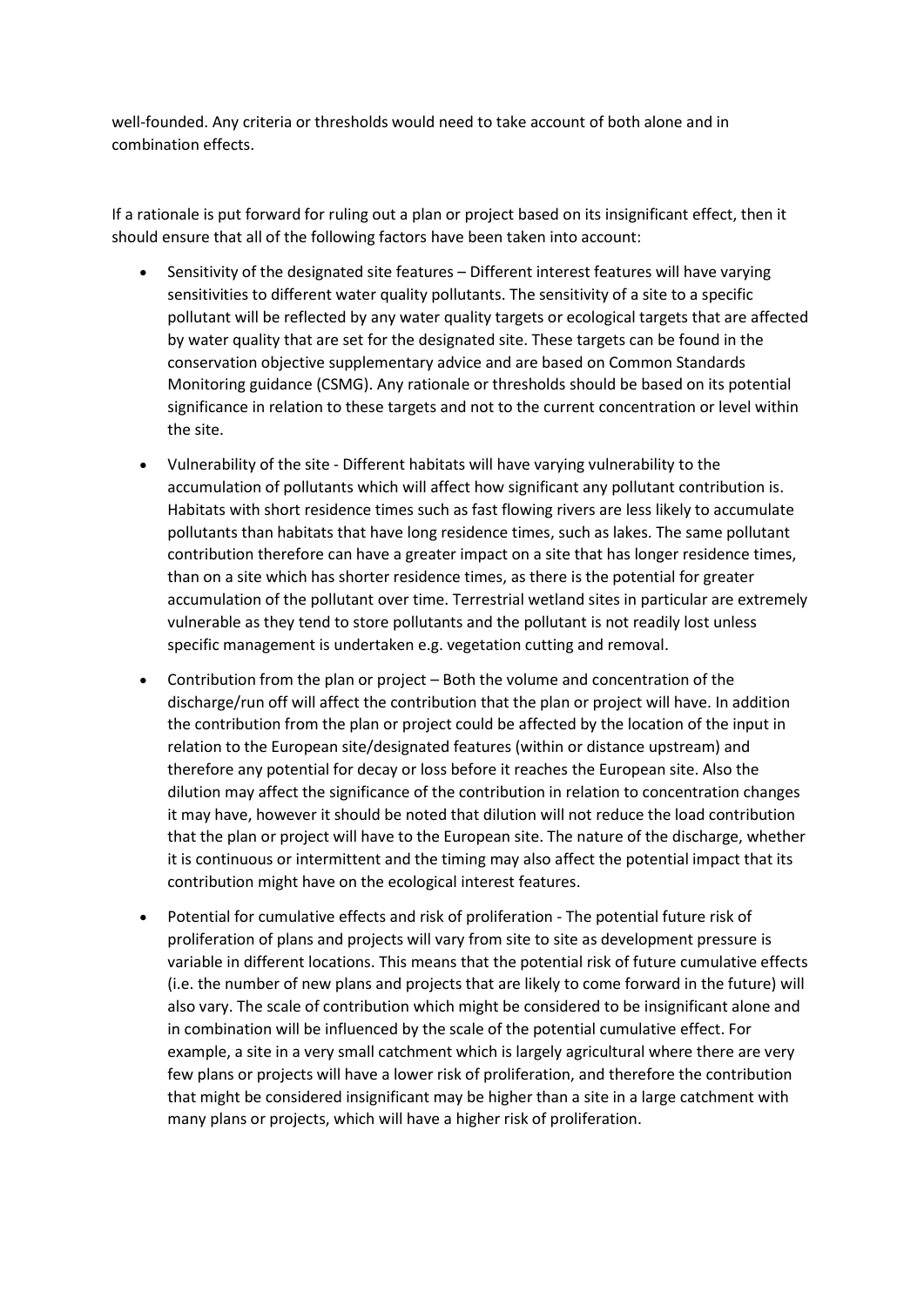For some European sites, effects from specific types of development such as commercial development (e.g. offices, shops etc) have been considered insignificant on the basis that the people using these types of development, are likely to live in the catchment and therefore their contribution will either already be accounted for in the existing background or will be taken into account through a HRA for any new residential development. However this assumption should be considered on a case by case basis to ensure that it is appropriate to the circumstances of the European site, the development type and the location. For some sites or types/location of development it may not be reasonable to assume that the users will live in the same catchment and therefore there could still be an increase in the loading due to the commercial development.

For some European sites, such as river SACs, the spatial location of the contribution within the catchment is also important, so the fact that people might be living and working in the same catchment doesn't mean the contribution from these will be in the same location and therefore the specific spatial impacts from both need to be fully taken into account. It will be important that where a rationale or site specific threshold for insignificance is used for commercial development, the evidence and justification has been provided that this assumption is valid.

Further work is needed to determine if it is possible to establish any site specific criteria on an insignificance level based on the best available evidence.

# 2. Nutrient Neutrality Principles

Where a project or plan is judged to have a LSE, one way that an adverse effect on integrity of the protected site can be ruled out is where 'nutrient neutrality' can be demonstrated, i.e. where a nutrient budget shows that the introduction of certain mitigation measures means that there is no net increase in nutrients.

Any neutrality measures relied on in an AA should:

1. Have sufficient scientific certainty at the time of the AA that the measures will deliver the required reduction to make the plan or project 'neutral';

2. Have sufficient practical certainty at the time of the AA that the measures will be implemented and in place at the relevant time, e.g. secured and funded for the lifetime of the development's effects;

3. Be preventive in nature so as to avoid effects in the first place rather than offset or compensate for damage. Consideration will therefore need to be given as to (i) when the measures will come online and into effect and (ii) when the pollutants come online as the impact may be phased and